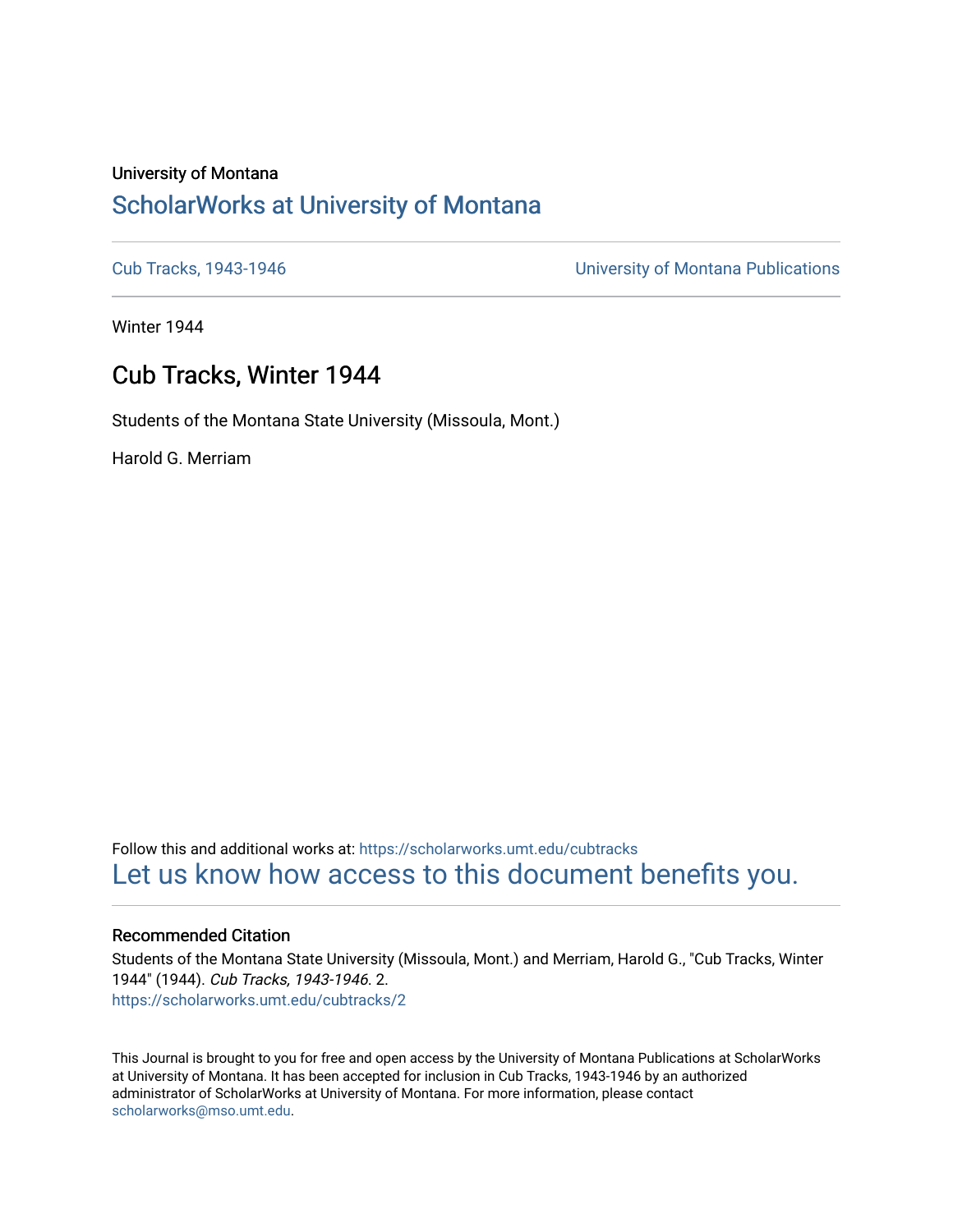



Afontana

 $\frac{1}{6000}$ WINTER QUARTER



 $\frac{1}{20000}$ 

 $\sqrt[6]{\frac{1}{100}}$ 



VOLUME I, NUMBER 2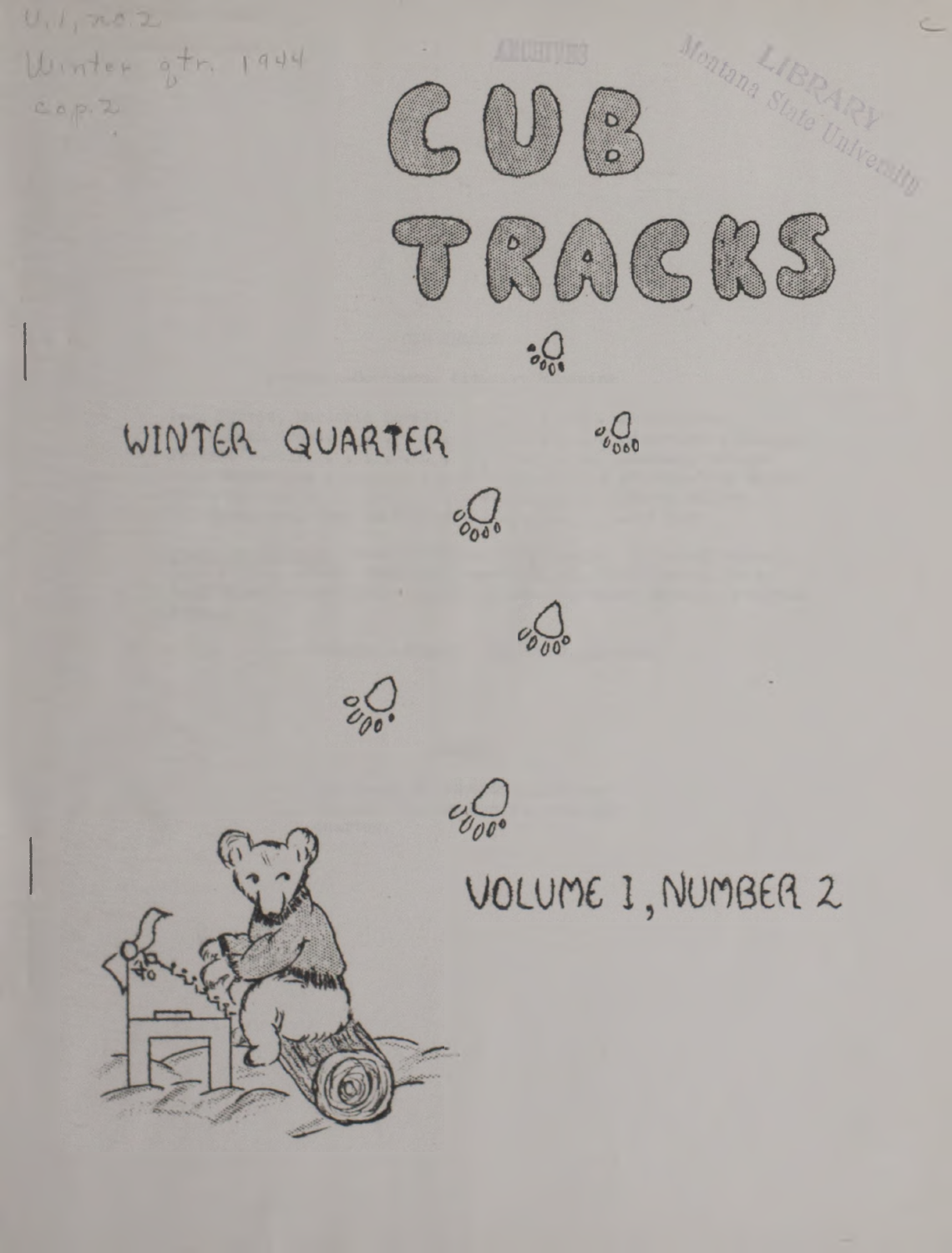MY HOLE TOWN

Tue Bitterroot Range rises beside Hamilton protectively, tall, and sharply defined against the sky. Twelve miles away on the eastern side of the valley are the gently rolling hills of the Sapphire Runge. In the spring the countryside is green with wild grasses, sage, and grease wood, which later in the summer becomes parched and dusty under the hot August sun. By patient irrigation the farmers tilling the small amount of arable land keep the fields oases of alfalfa and field peas, wheat and sugar beets. These constitute the main crops,not only around Hamilton but throughout the entire valley. During the years of the great exodus from the drought areas of the Dakotas destitute families of German - Russian extraction, from Pa and Ma down to the young-

est toddler, did most of the seasonal harvest work. Many of these same families by frugal living and shrewd bargaining own good farms in the county. Their place in the fields has been taken over by Mexican labor imported from the border states of California and New Mexico.

Extending far into the foothills of the eastern mountains, abandoned orchards of stunted, gnarled apple trees lift gaunt protecting limbs to the intense burning blue sky. Years ago, just prior to the First World War, the valley was boomed as a big fruit country. Easterners flocked to invest large sums in arid, near worthless land, and hopefully planted acres and acres of McIntosh apple trees. Muen the ventures proved profitless, the lucky ones gave up and left, while the unfortunates were stranded. Today, one can find people with Vessar and Princeton degrees living in near poverty, inhabiting tiny weatherbeaten shaks in the hills. One project is still known as "University Heights" in tribute to the faculty members of the University of Cnicago who invested and lost their savings in these orchards. Nature has done her best for the trees, but little by little they are dying off; the fruit gets smaller and seedier. But apples are there for the taking in the fall months for anyone with the ambition to pick them.

Ail through the higher country.deserted farms dot the sage— homes of amateur farmers who did not know enough to stick to the rich land bordering the Bitterroot river. Years ago I stumbled upon one of these places while hiking. In the hay loft of the barn I found old letters and pictures dating from the turn of the century. They told of fine, cultured people who struggled against the elements and lost.

Hamilton itself has but one claim to fame, the Rocky Mountain Health Service Laboratory. Here vaccines for spotted fever and yellow fever are made. As a cultural influence, this Lab helps make Hamilton rather unusual for a town of its population of about 2000. A number of brilliant and distinguished men and their families live and work in the town.



Page 1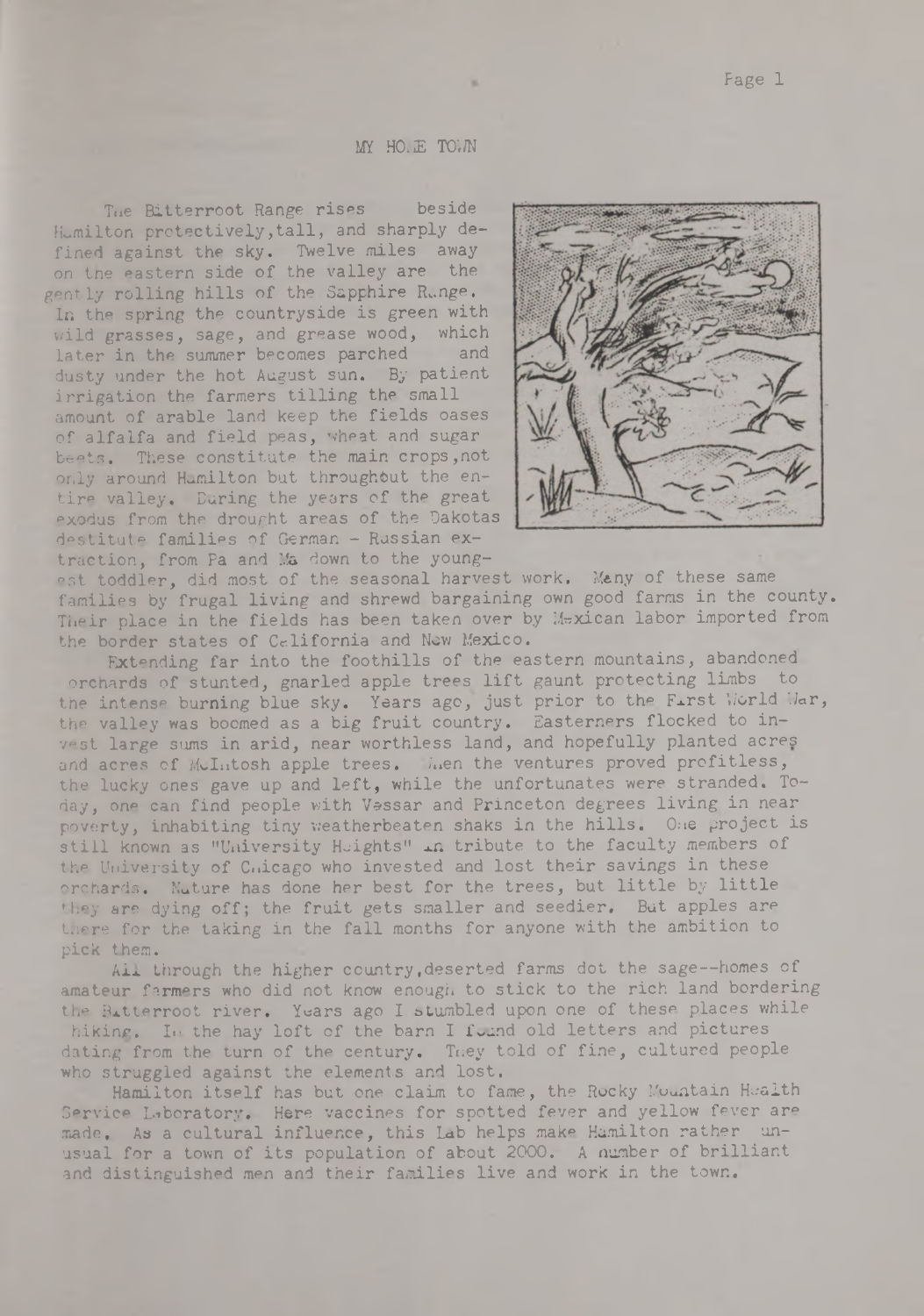## (My Hu...e Town continued)

Tue business district serves as a market center for the farmers living in the vicinity. On Fridays whole families come down from Sula, Hamilton Heights, and from miles up the Skalkaho highway for the big event of the week, the public sale. Here elderly ladies with a sharpeye for antiques rub shoulders with hard working ranchers watching for a second hand sewing or washing machine while Cvlonel Lykins assumes the traditional auction manner.

Shopkeepers, skilled workers, teachers, bankers, secretaries, these make up the "solid" element of the community. They work in the cannery, dehydrating plant, own grocery stores, beer halls, and drug stores. The saloon owner is as esteemed as the teacher or minister. These varied groups own property, pay taxes and live their lives out in placid security, marrying and intermarrying to produce a new generation just as "solid" and placid.

This is my home town, its people and their jobs. I know that wherever I go in the years to come, in whatever situations I may find myself, I shall return now and then because it is my home; because I love the hills and canyons. The yellow pine and poplar lined lanes, the dashing streams and mountain lakes. But I shall also return to the people I have known an lived with. They are sincere people, conventional and hide-bound to be sure, but they are genuine, hard working, and democratic. The children of the well-to-do and the poverty stricken mingle intimately in the class rooms. e walk down the streets and speak to everyboyd, whether we know them or not. I like them; I like my town; real people live there.

--Shirley Fowe English 113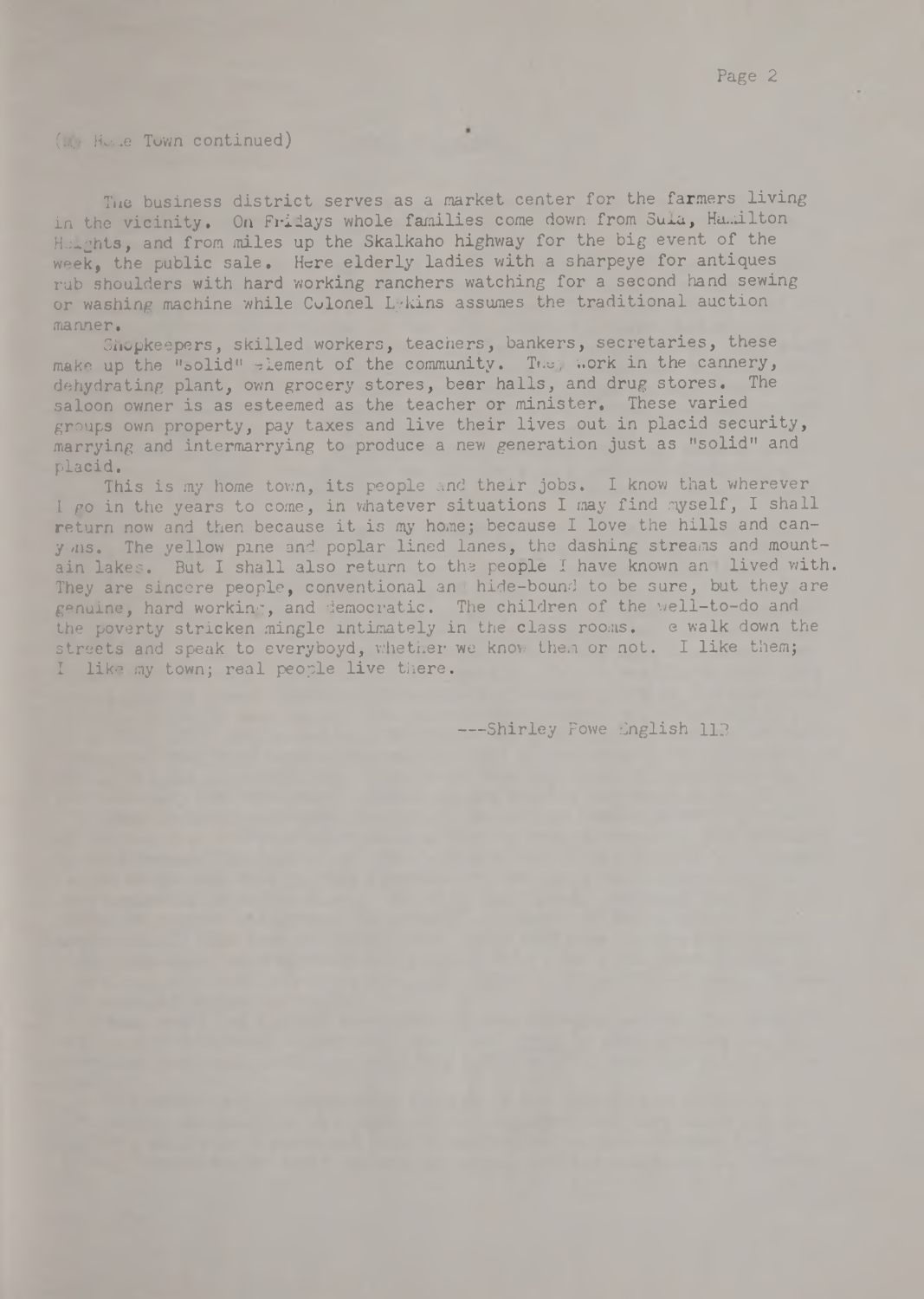#### PETTICO T LARCENY

The girl's face was pale with terror, her tear-stained eyes round and frightened. She kept repeating monotonously, "I don't know. I don't know why I did it."

On the desk beside her was the inexpensive pair of ankelets with which she had "unconsciously" walked out of the store. The manager of the store and the store's detective were both sitting across from her. With pencil and pad in hand, they began to ask her her name, address, height, weight, age, and if she had ever had any previous experiences in shoplifting. They asked to see her purse, and, after examining the contents, found out that she had nearly six dollars in change, about twenty - five dollars in paper money, and also a bank book showing a considerable sum of money in her checking account.

They finally released her. "Signed her out," as they termed it. The fact that this was a first offense, plus her genuine remorse, weighed high in her favor. First, though, she was made to sign a confession admitting that she had stolen the anklets. She was also asked never to return to that establishment.

After she had left, the two men talked over the incident. "She looked like a nice girl, the store manager said. "I guess we scared the devil out of her, but it was for her own good; now she's so scared she'll never try it again. Do you get many like her?" "Too many", the store detective answered. "That's practically a<sup>1</sup> we do get--girls like her. Occasionally we get a professional, but they're hard to catch, and we've just about cleaned them out of existence. Figures show that 90% of amateurs are women, and since about 95% of all shoplifters are amateurs, it can readily be seen that shoplifting is almost exclusively a feminine pursuit. Most of the women are actually relieved when caught" the store detective went on, "They admit it is nothing but a habit, and only the threat of jail and public disgrace can break it. They sign confes ions easily. The professionals, on the other hand, will not sign anything. They never have any means of identification what-so-ever, and are always thinking up new ways to out-smart store clerks.

Many professional women shoplifters use a huge pocket inside the front of the skirt as a device which enables them to conceal three or four articles of considerable bulk and size. The bottom of the pocket is tied by a string; as the shoplifter sees trouble approaching, she jerks the string, and the merchandise falls to the floor. She will immediately step away from it and apologize for her awkwardness in pushing the goods off the counter.. Male professionals also have tricks of their own. They wear cords around their necks like those used by saxophone players and at the right moment, pick up a suit and merely attach it to the cord. Under a loose-fitting overcoat, one can scarcely notice the bulge.

Many suits for damages have resulted from charging someone for shoplifting, so now detectives arrest only those who actually pick articles up; and sometimes they wait until the thief has left the store and gone out into the street.

The whole idea of shoplifting borders on the fantastic: Perfectly decent people, who would be out-raged if you suggested that they could not be trusted, walk into a store and help themselves to whatever strikes their fancy. Psychiatrists can't explain the urge. Getting something for nothing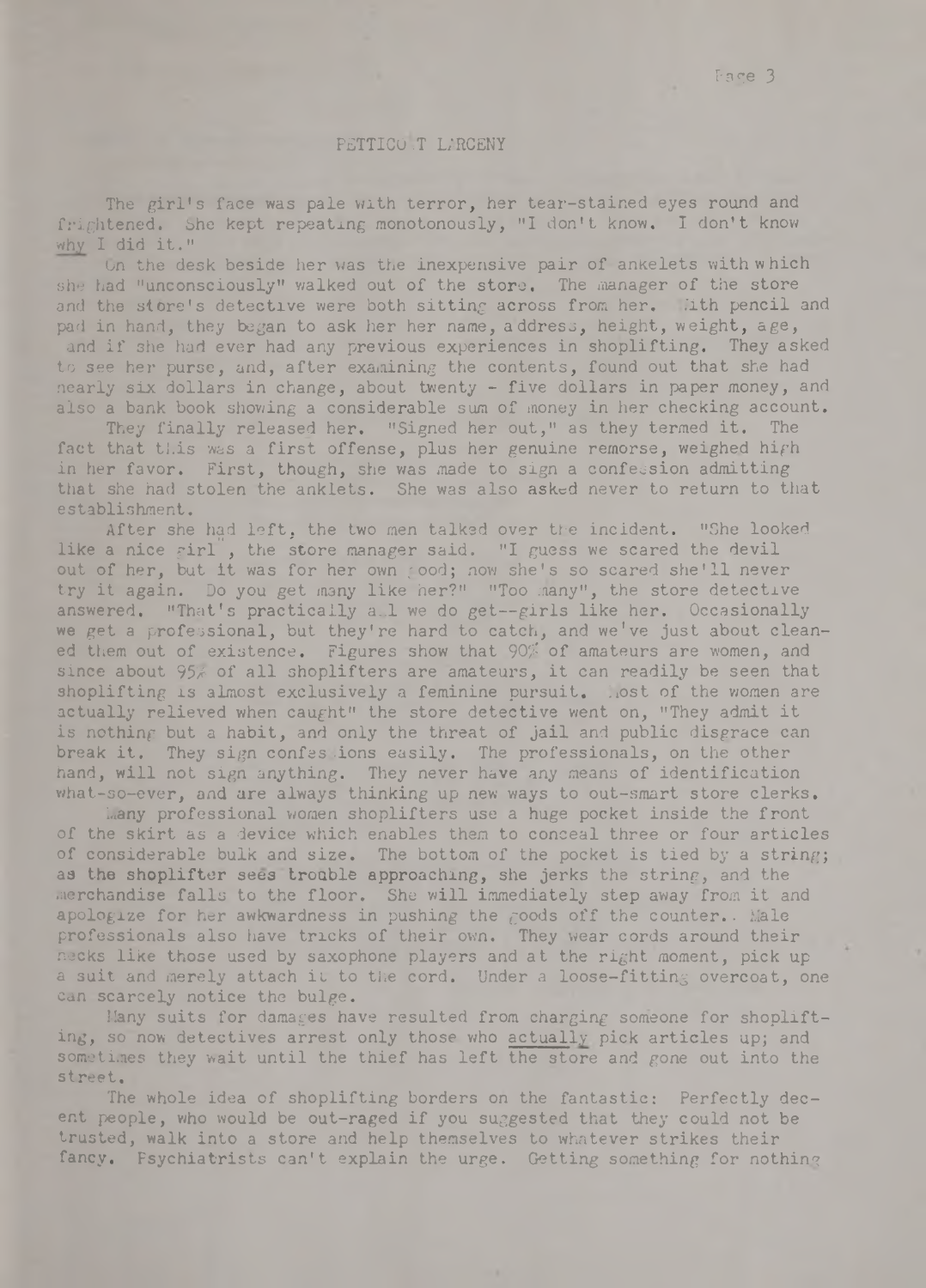#### ( Petticoat Larceny continued)

is part of it, as is trying to outwit the store. Perhaps the best explanation is that offered by the head detective of a leading New York department store: "We all have a little larceny in our hearts. Some can control it, others can't. We show it in various ways. After all, what is the difference between a shoplifter and a man who cheats in filling out his income tax return?"

---Betty Jeane Green English 25B

## THE MORNING AFTER THE NIGHT BEFORE

A history professor Talked long and loud and fast; Striving for an impression That in students doesn't last.

He was looking for a fellow That could lead a good discussion; He was shouting in a bellow— But who would volunteer?

He singled out a freshman boy— Soundly sleeping, snoring loudly; The teacher thought it shame indeed And asked, "Johnny will you lead?"

He asked the question several times; Still slept the tired freshman on, Never stirring; never hearing, Contented with oblivion.

The disgusted speaker shouted hoarsely, His roaring voice like thunder felt; Saying once again, "Johnny will you lead?" Johnny jumped and looked disgusted— Answered— "Lead yourself for I just dealt."

---Curtis Stradstad English 25B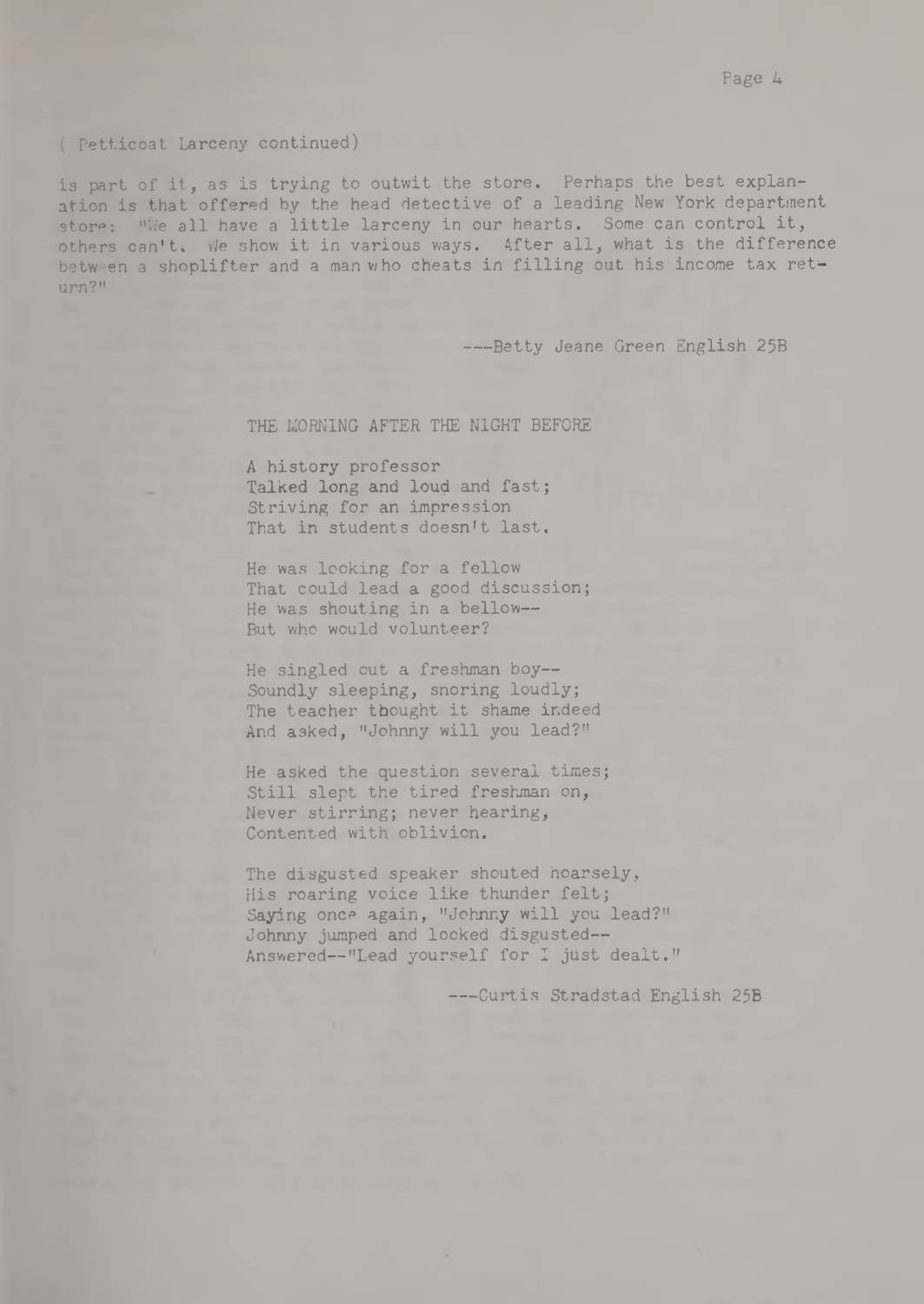Page 5

#### BLIND DATE

At eight-thirty the doorbell rang, feebly, as though uncertain of its powers, and I thought to myself, "That's my date."

One final glance in the mirror over the second floor fireplace, and I floated down the stairs, my freshly-lotioned hand outstretched in greeting. Our eyes met, and reeled under the shock. After uncrossing my own, I took a second look.

Now I'm not one to be choosy. Experience has already taught me what to expect in the way of dates— I'm not exactly Lana Turner, or even Shirley Temple, m self. Yet there are standards a girl should attempt to satisfy. That's why I like a man to have a minimum of sixteen teeth, preferably visible. And I demand that he be tall enough to see over my shoulder when we dance. If he doesn't dance, it doesn't matter, because he'll be sitting down most of the '



time, anyway. And I also like a healthy head of hair, not necessarily abundant, but at least ample for covering the crown of the head. I swallowed my disappointment remembering that poise is poise. I smiled and chirped, "Hellow, there. My name's Marion Jackson. Are you Horton Hunter?"

Horton nodded. I decided that he was either numb from shock or the silent type. Not that he'd been so reticent over the telephone. Somehow, with modest phrases like, "I don't scare babies," and "Ly mother has always liked me," he had surrounded himself with an aura of masculine ruggedness and virility. His deep, quiet voice promised even more--something, shall we say, of the panther. But nowadays you certainly can't believe what you hear. While he was a man, his being so was the only similarity between what I saw and what I had expected to see. My panther was definitely a squirrel, stocky, stooped, with a fat face and thinning hair.

I thrust my coat into his arms. "Well, we might as well go. *Ye* really want to see the town, don't we? Ha, ha, ha." He returned my laughter briefly, "Ha."

The walk from the Lambda House to town was a refreshing one, distinguished by the same smart repartee. As I chatted desperately about this and that, Horton inhaled hungrily. Sensing that this was his first open post in two months, I suggested a movie. For the first time Horton showed healty animation.

"No siree, you said we were going to do the town. And even if it is small, there must be a bar someplace. By then, teetotler that I am, I actually felt the need of a drink. I forgot what mothers are supposed to tell their daughters and led Horton to the Pink Splinter Lounge, where he immediately began to ply himself and me with licquor.

After three cokes, I really began to enjoy myself. The cigarette smoke was so thick I could scarcely see Horton at all. And since he didn't say much, except to gruffly hail the barmaid at regular intervals, I was left comparatively alone, with my coke, my thoughts, and someone's elbow in my back. I wondered about the elbow for some time until I realized that it was another girl's. Once in a while Horton emerged from under the table to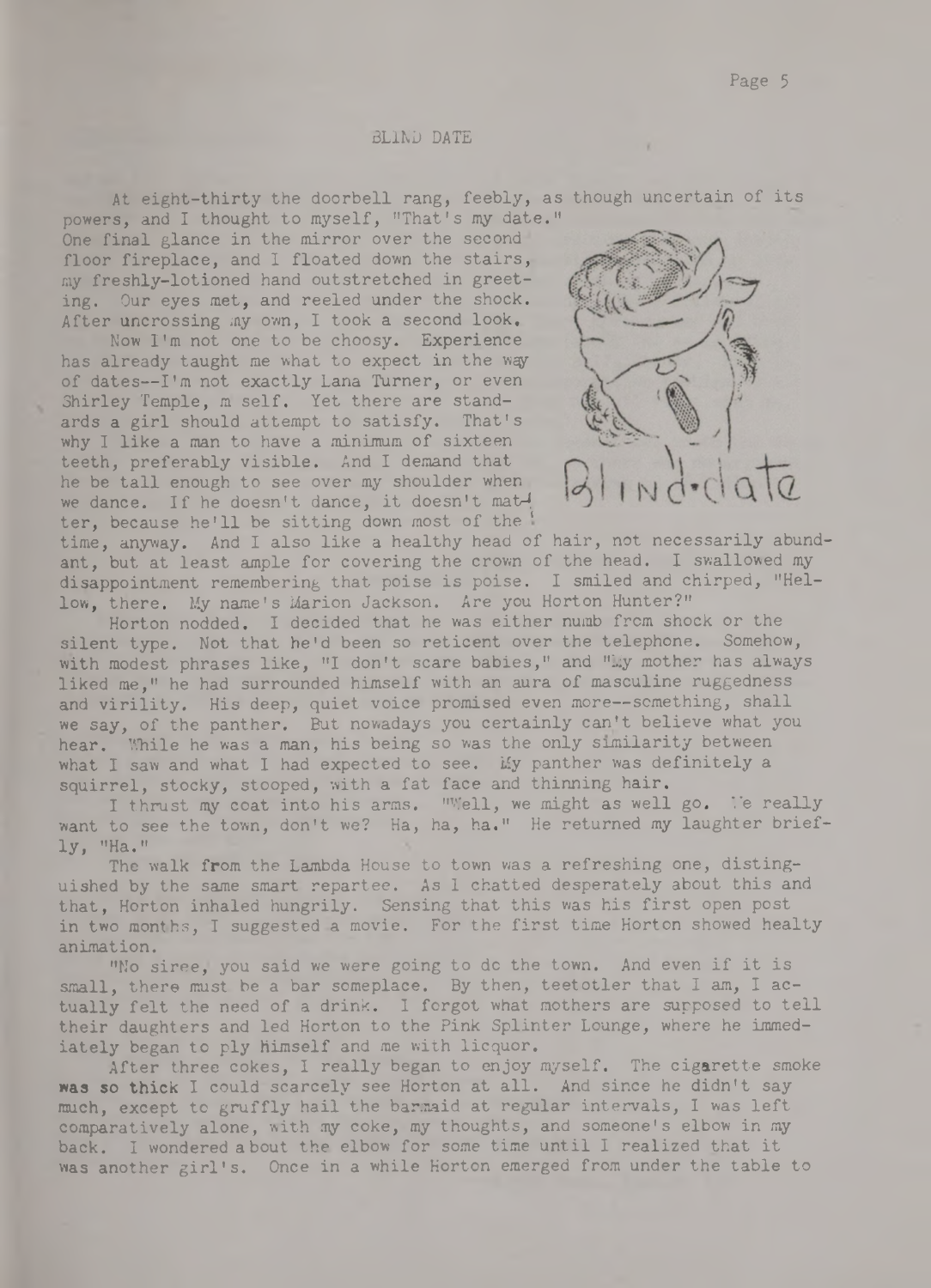(Blind Date continued)

ask me if I wanted to dance. I did, but not with Horton. At this stage of the contest a tall, dashing stranger should have entered the arena. But as he didn't, I crawled over the tables to a newsstand outside the bar door and purchased a copy of this month's McGill's, which features the last chapter of an exciting serial involving rum-runners, a bubble dancer, and an army chaplain. I spent a profitable evening, catching up on my reading.

At twelve, Horton was forced to leave the lounge, and I followed, not wishing to pay my own taxi fare home. By this time, Horton, who had been grumpily stoical before, was now absolutely sulky (about the whole thing.) I didn't see much need for being my usual charming self, either. Even in the taxi, where I was forced by the war-time transportation problem to sit on his lap, Horton maintained a fumy glower. That was all right with me, because, after all, a girl can only stand so much.

When we reached home, I told Horton that he needn't see me to the door. I didn't think he could make it. Neither did he, so there was no argument. The only thing that irked me was the taxi driver's asking me if I didn't think I ought to see my escort home safely.

## ---Marjorie Powell English-25B SOUTH PACIFIC

Weeks ago, during furious fighting in the South Pacific, one of our ships was torpedoed or bombed and sunk. Among those fortunate enough to reach a lifeboat was one young Texan, who gave his life for four of his friends when he helped them into the boat and then, exhausted, sank, These lines are a tribute to his gallant sacrifice,

A screaming night, with sharp hours Brutally hacking at too many lives and hopes; Long shots of flame, and screeching shells, And howling, raging fury all about; Encircling all in hell, upsweeping Men and fire and wood In roaring, struggling heaps.

And there was one who watched the hell, Perhaps with fear......but who would say? His boat had vanished, but for him There was a sort of safety in the shell That floated yet, through blasts And terrorizing arcs of flame.

Not so the four who struggled In the hungry clutches of the water. He saw, and on the sight, gave up his place To dive, and grasp, until he viewed it all once more, But only long enough to see the four were safe. Long after, then, the bright flames fondled quiet waves Above a hero.

— -Flora Sagen, English 25b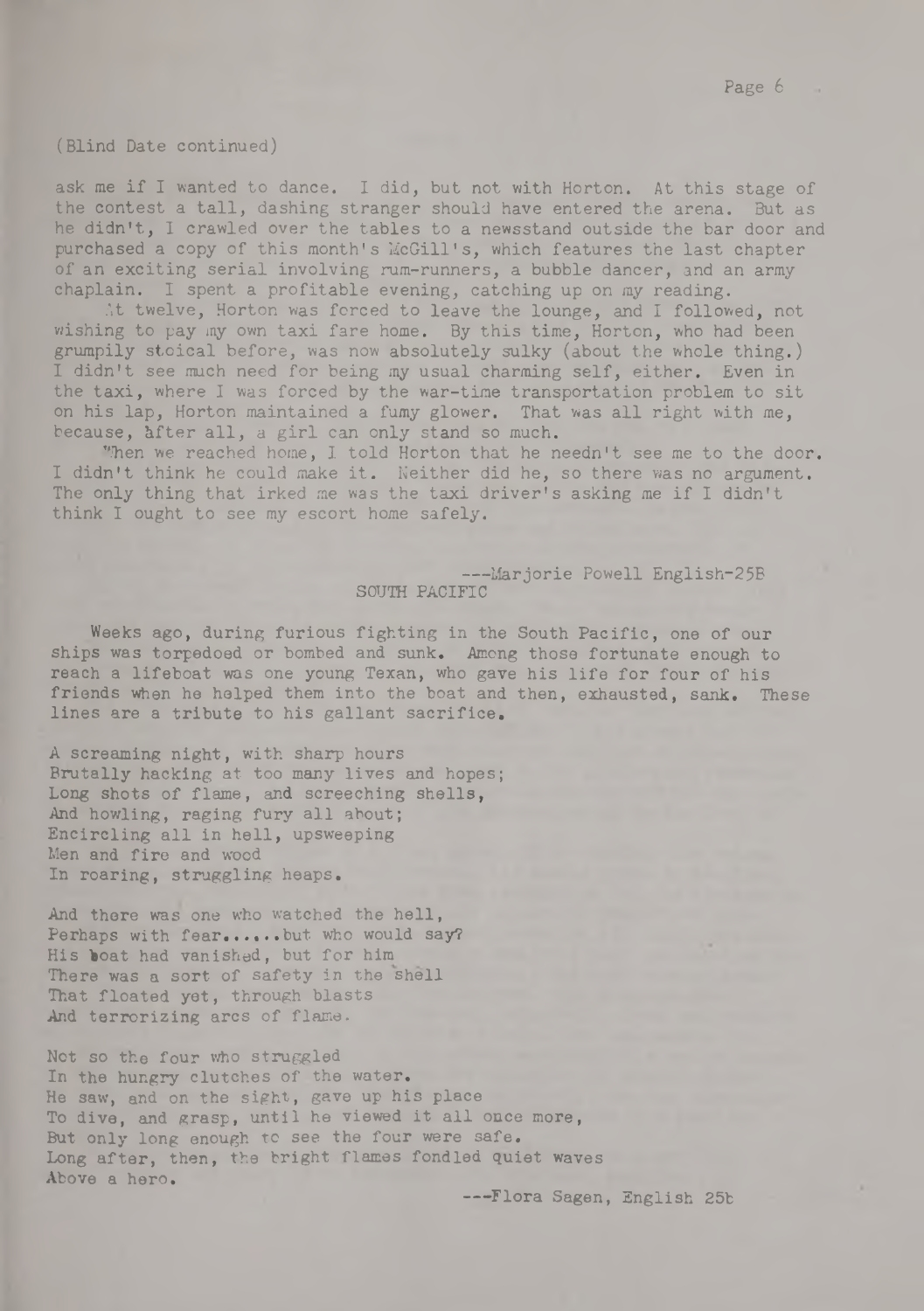Page 7

#### HYSHAM

Hysham is a town because it consists of various business enterprises and because it possesses people. But more than a town, Hysham is any town, in any nation in the world. The character of the town itself is as common as the people who inhabit it. Its beginning was humble; its future is not large; its existence is generous.

This is a town with prides. It is proud of the broad acres that surround it and of the men who till them. It is proud of its freedom from indebtedness, proud that it is a good business town. It finds itself forever moving slowly forward. Lots are cleaned, new buildings go up, new businesses come in. It can well be proud that as a small town it is not sinking, but swimming.

It is a town of hopes. Great stretches of land are not yet under cultivation, and even greater stretches not yet irrigated.

It is a town that receives one cooly. It watches and waits and discusses, then it accepts or rejects. There are people who are and people who aren't. It may deal cruelly with one of its numbers--ignore, chide, condemn and ridicule— yet no one suffers alone and friendless. Not in part but wholly, in times of trouble, sorrow or unjust accusation, it gives generously of its kindnesses and understanding.

In the two short blocks of ''Main Street" are represented almost every line of endeavor by which man earns his bread. Those who pursue these lines are typical of their trade, typical of the world, cosmopolitan.

The butcher is a man who longed to be a doctor, a man of frustrated ambition, a man of fine tastes, an educated man. Typical? What man ever dreamed of being a butcher?

The doctor is a southern gentleman, child of decadent Carolina aristocracy, a man who initiated his career with nothing in his pocket but inherent culture and is terminating it with only the addition of unreceipted statements. That which he has known and lost in the intervening years has left him a slovenly, ironical-humored, lonely old man who refutes his claim of atheism by the continued pursuit of his profession and by his love of growing things.

The Slavic tavern keeper is a miner grown old too early. His solemn barroom wisdom colored by the heavy accent, his tender pride in his fine, robust children, his daily tour of the town accompanied only by his massive black dog, add warmness and intimacy to the pattern of small town life.

The grocer established his little general store on the lonely prairie. His supplies, tossed of on a train merely slowed at a spot indicated as the station, he hauled to his door in a wheelbarrow. The town grew up around him. He built the board walks. His family grew. His business grew. Some of the board walk remains. He remains, well-to-do, loved and respected, as much a part of the town as the town itself. His son carries on.

There is the hearty goodness of the county case worker, a native daughter who too many years already has borne the burden of an invalid mother, the care of a younger brother. Generously, selflessly, she has served her responsibility, her office, her community, but she dreams of a home and children.

To the hardware dealer can be applied in all truth the term "selfmade." His is the story of an immigrant lad, homeless, penniless, un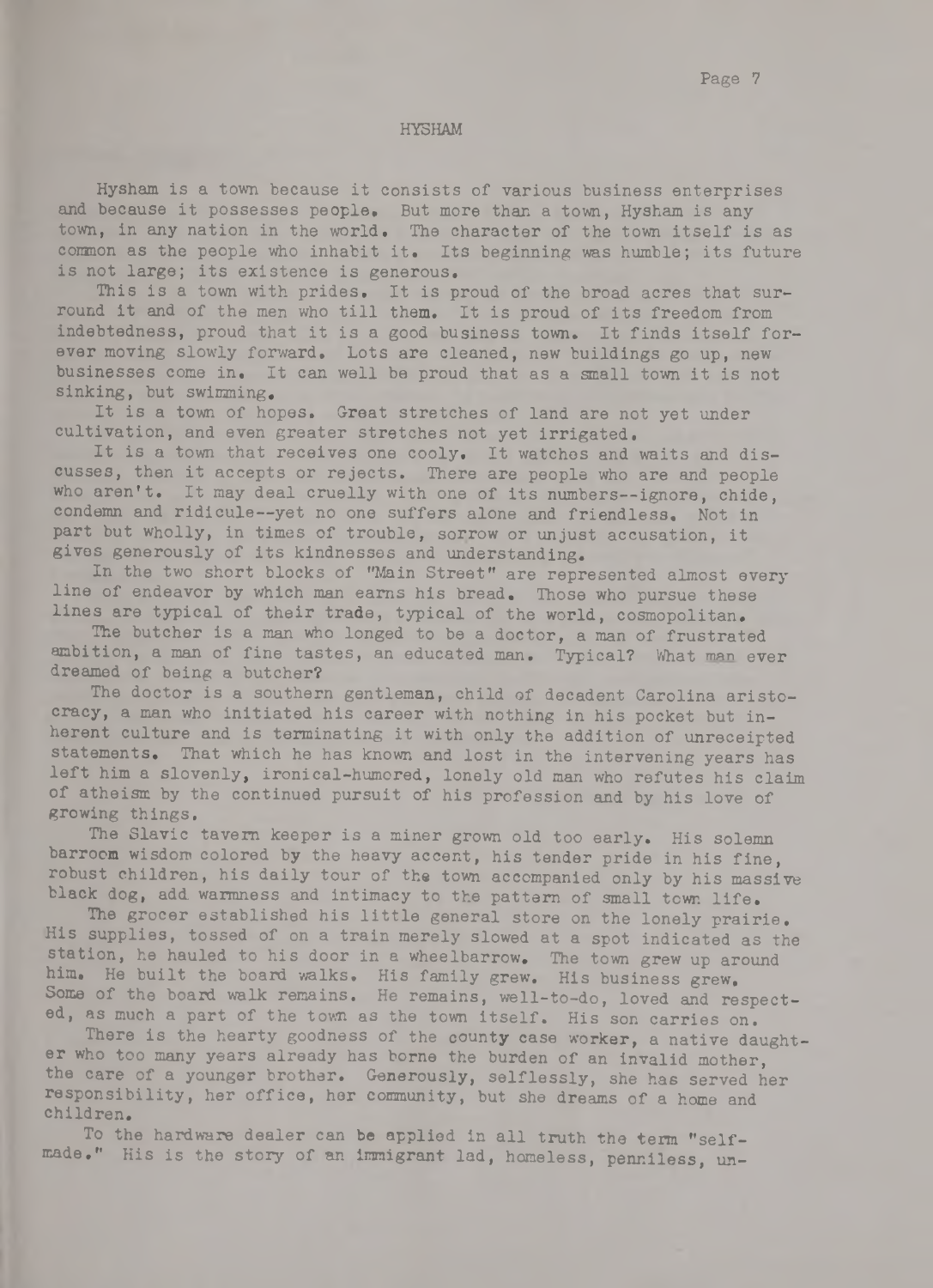(Hysham, continued)

educated, who by a desire to learn, a will to do, has achieved no small success. His home, his family, his business are not small ones. Seventy years of climbing, falling, brutal, bruising life leaves his eyes still snapping, his laugh a boy's laugh, his feet still dancing.

In the old log shack, reputedly the first building on the "new" town site, the drunkard holds forth. A schoolteacher gone smithie, on some days he plies his trade with a clang and clamor pleasantly reminiscent of yesteryears; on others he may be seen, his fatness clothed in forge-smoked denims, his eyes focused determinedly ahead, his feet rising and falling as if he were walking on a void, making his ludicrous, drunken way to the butcher shop for ten cents worth of hamburger.

In the "dole town" on the east side lives Louie with his aged mother. Browned darker than his race warrants by hours under a blazing sun, wizened, wrinkled, his hand knarled and grotesque from the brutal use of them by hoe and beet-knife handle, Louie, the little Mexican, grins and lies and works and loafs through life. He spoils kids. He showers gifts profusely. He loves perfume. He gets drunk. He's shamed. He gets in the way and stays there too long. Louie is typical of no one but "Louies" everywhere.

They are all here, the good and the bad and the indifferent, contributing, detracting or just existing. These are the people who inhabit this flat, sprawling little prairie town with its broad main street, its jumbled buildings, its rutted, crooked alleys, its muddy side streets, and weed-grown vacant lots. Across the rolling fields and pastures to the south rise craigy hills. Through the rich irrigated farmlands to the north, dirty, swirling, treacherous, runs the river. From this good earth the town finds its birthright, draws its sustenance.

---Pat Crum English 11B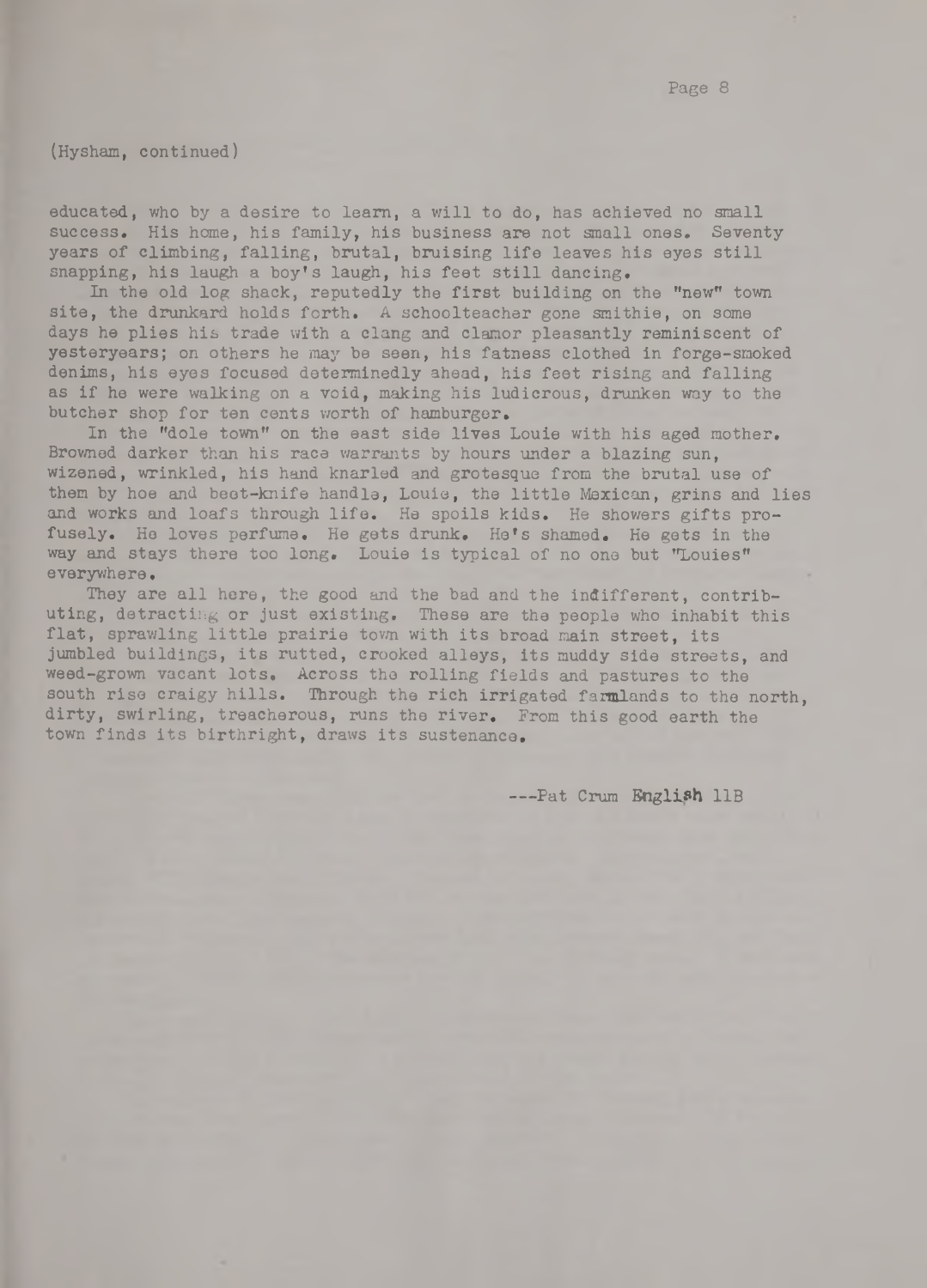## THE LAGNIFICE T 3L-CK

Then I first saw the black stallion standing at the outer edge and near the front of the band of wild-range horses, I issued a low whistle of supressed admiration and excitement. If ever there was a perfect specimen of horse flesh, this was it. I was close enough to see the strong layers of muscle resting easily on the black's chest, his long and intelligent face with eyes wide-set and observant. At one glance of his eyes and forward pitch of his sharp pointed ears, I knew that he was aware of my presence. He was waiting to see if I were something to run from, to be completely aware of, or to ignore. The suns rays glanced off his coat making the satin-like surface shine like moon upon the water. he arched his neck slightly as he grazed along at some distance from the rest of the band. I judged him to be about two years old. At about this time the white leader of the group became aware of me and, issuing a loud neigh of warning, led his group away. The last thing I saw of my black beauty was his flowing tail as he sped easily past the other mares and colts to take his place at the white's heels.

All through the autumn days  $\overline{1}$  caught glimpses of this band and the beautiful black colt among them. Always he was at the white s heels and when I spoke of this to some of the nen, the "reckoned" he would be leader of his own band some day.

During the long winter months I never saw him again and I wondered if he would ever come back to our summer range.

It was about a week after the snow had melted in the early spring when I went for a ride around Badger Canyon and, as I suddenly came out of a wash-out, there before me stood Nero, as I had decided to call him. His head was up, with ears pitched forward, neck arched and every muscle in his body tense for the bound that would carry him out of danger. Then I remained silent and still, he gradually relaxed, and went on drinking from the stream at his feet.

Nero was three years old now and at least eighteen hands high. His legs were slender for that type of range-horse and his hoofs were small, but strength and vitality could easily' be seen in his broad back and lithe legs. Heving drank his full, he suddenly nickered, then snorted, which caused white fountains of steam to burst into air, and suddenly with head down bucked away a few feet from the stream and settled down into a floating gallop over the roughest terrain. The coordination of each muscle was perfect as he raced across the slopes with neck arched, head high and tail and mane flowing. Fur a few minutes he s lost from my view. When I saw him again, he was leading his own band of horses to another spot of land for grazing.

As I continued to watch him I wondered what his fate would be. Jould he be captured by some understanding man with enough sense to break him correctly or would a brute of a man get him and break him in such a manner as to put fear of man-kind into every fiber of his body?

The answer to that question I did not know for several years because I moved from that part of the territory and although I thought of Nero a lot and wished that I owned him, I never heard of him until a tall, rawboned grey-haired rancher from that district came to visit us. I hap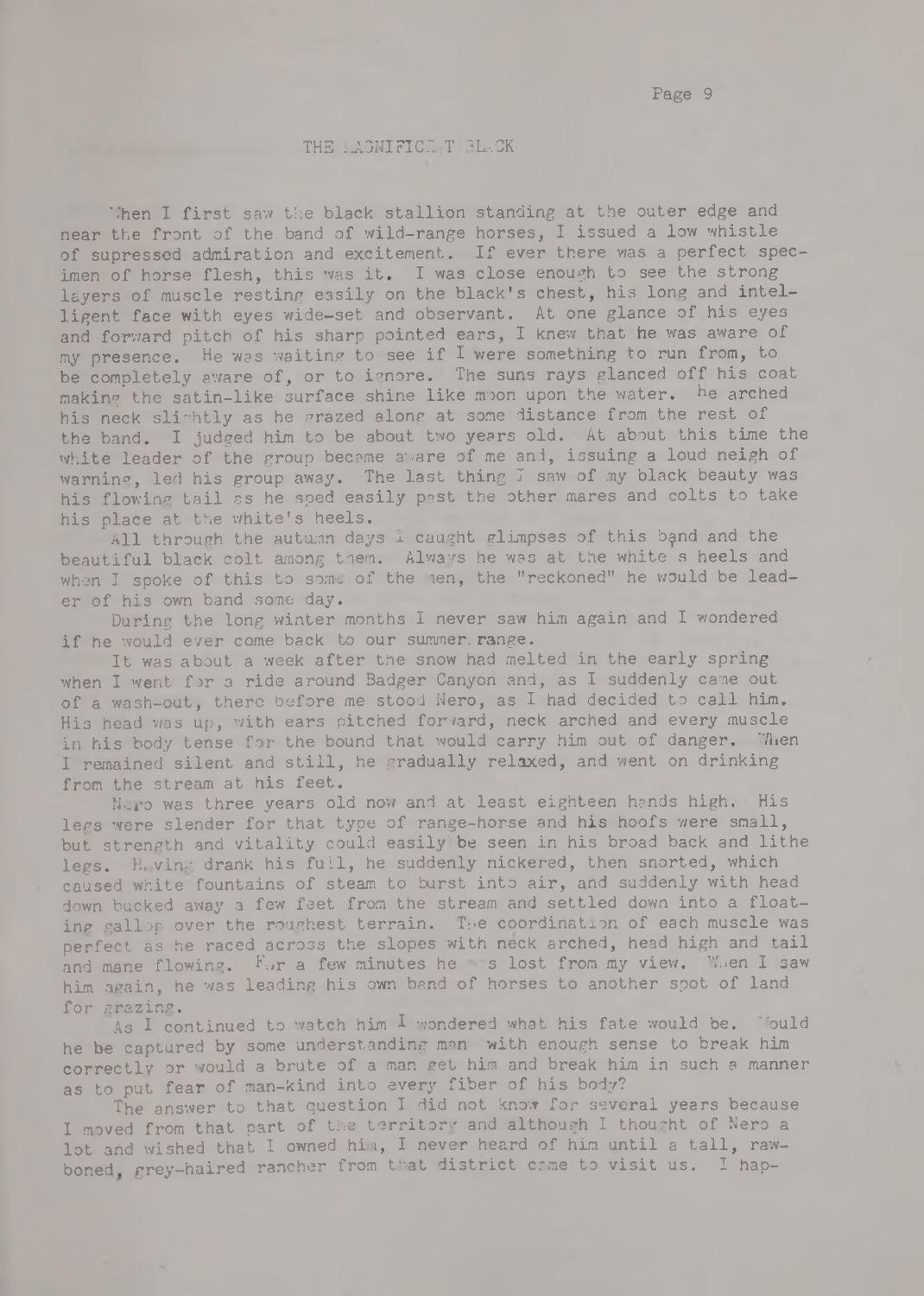(The Magnificent Black continued)

pened to catch him alone for a few minutes and I led the conversation to horses.

"Did you ever notice a black stallion of about eighteen hands roaming around that part of the country?" I casually asked.

"Did I ever see that horse? Jumping Jehosahaphat! I wish I had never seen that horse. Do you know he's got a band of mares in every section of the country? Do you know I've lost twenty in the last three years and all the other ranchers have lost some too. Thunder we call him because when his herd of mares comes running across the country it sounds like thunder and when you look out, there he is at the head of the band. Black as thunder clouds he seems to skim over the ground. Do you know every man in this country around here and even from neighboring places has tried to catch him but he has evaded all traps set for him. Most of the people don't mind too much his being around as the mares usually come home next fall and we get some dandy colts from them. Yes, that black is really a beauty."

Perhaps six years later I heard the news of Thunder s death, *u* band of mares and young wobbly colts alone with Thunder were sheltered under an over-hanging rock during a heavy wind. Suddenly a loud roaring could be heard and Thunder shot into action; dashing here, nipping a flank here, he succeeded in chasing all the mares and colts out of danger of the loosening rock. Just as he paused on the out-skirts of the band, he heard a faint frightened nicker from under the rock and a little colt came out from behind a crevice under the over-hanging ledee. Thunder rushed to the little fellow's side and nudged him into action. The colt just did break free from the danger of the ledge when it started to move and huge rocks came rolling down. One rock struck Thunder on the head as he went rushing by and dazed him so he was unable to make it the rest of the way to freedom. The jumbled mass of dirt and rock completely buried Thunder.

--- Rae McGahan English 12B

#### **CIGARETTE**

The spark glows, The smoke is warm, But the ash lies cold so soon.

-- Contributed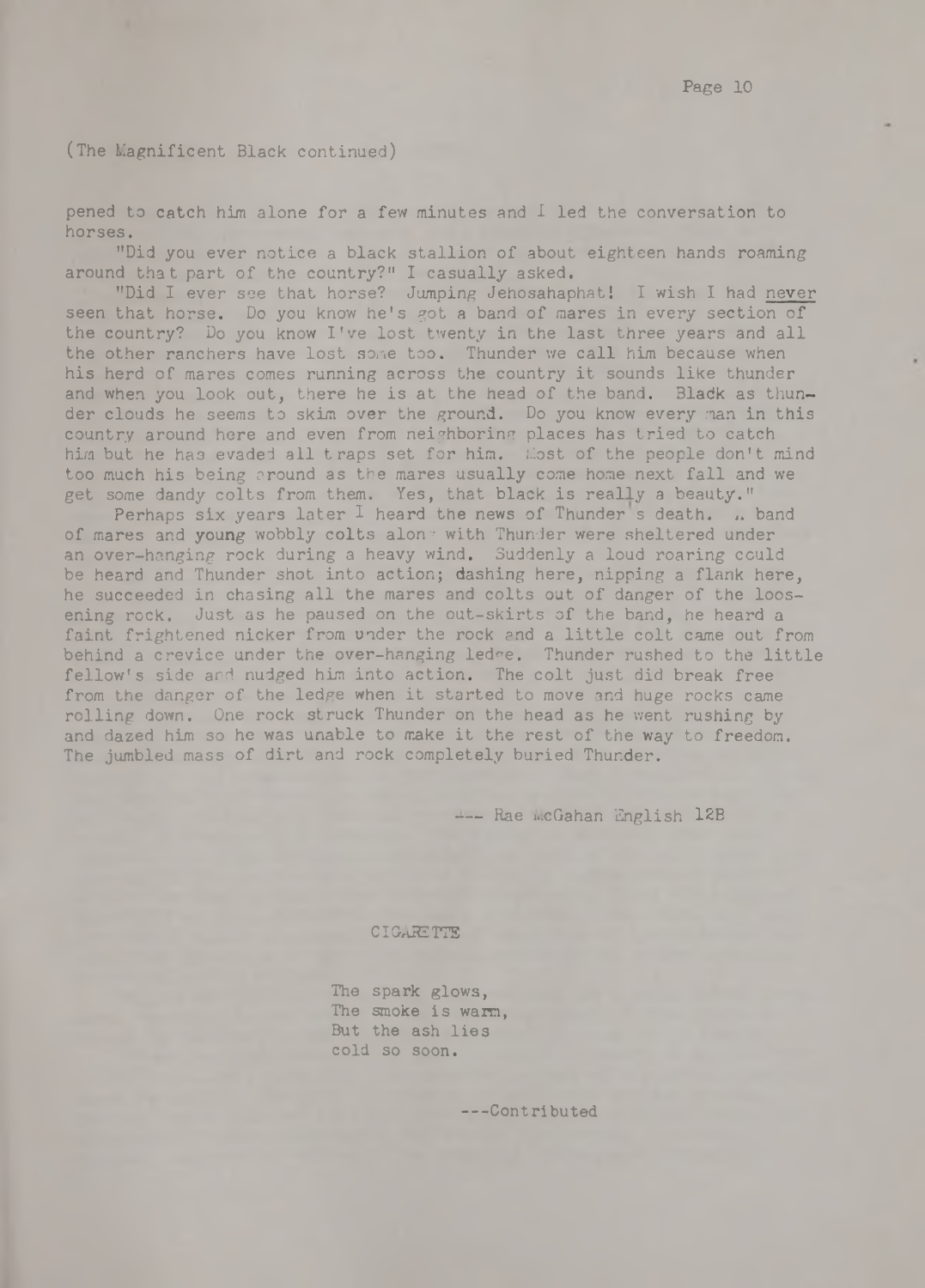#### MIND CONTROL

When I was a junior in high school, a hypnotist put on an exhibition in one of the class rooms before a small group of students. There was extra room, so our English class was asked, as an afterthought. One boy from our class volunteered to be the subject.

It was not the weird and mysterious process we had all read stories about. The man spoke quietly to Bob for a few minutes and then cautioned us not to make any sudden noise. Given careful instructions Bob wrote his name on the blackboard in the sprawling scrawl of a third grader and beside it the name of his current girl friend. "hen told that he was drunk and asked to walk a chalk mark, he swayed and stumbled realistically.

There was nothing confusing or unfamiliar in the show except perhaps the post-hypnotic suggestion that he kiss Dave, one of his best friends one minute after he woke up. As soon as he regained consciousness we crowded around him asking how he felt and if he knew what had gone on. For one minute he talked calmly and laughed when we told him what he had done. Then deliberately, as if it were not unusual, he walked over to Dave and kissed him on the cheek. "I just thought I should," he explained sheepishly.

Before the performance I felt, as did many of the other spectators, that hypnotism was a fake and looked upon it sceptically like a sleightof-hand show. But we were thoroughly convinced after talking to Bob that it actually was a phenomenon of the mind. It could not have been a put-up job as we had expected it to be, for Bob was not in the psychology class scheduled to see the show, nor was he a good enough actor to fake convincingly as he would have needed to do.

In the last few years medical science has recognised hypnotism as a method of cure in many mental cases and it has come to be important in psychological cures in the war and has even been tried in an experimental fashion at the army hospital at Fort Harrison. When I went with a sociology class to visit the state mental hospital at Warm Springs we were told that research along that line was progressing rapidly and might be very helpful in some cases of insanity. The theory we were told that under hypnotism one could retrogress mentally to an earlier age and proceed from that age to the present in a series of stages by suggestion and possibilities for finding the causes of mental breakdowns. Also, the psychoanalists had an idea, for which they had a good deal of evidence, that the mind has an almost photographic record of every hour of consciousness and that under hypnotism things which were forgotten by the active mind could be brought to the surface.

All of this introduces an idea that the mind has a great latent power which hypnotism is one method of uncovering and which, I think, will be one of the fascinating and significant fields for study in the future.

If in the mind there is some sort of record or memory of all the past of the individual, then this m ght account for many of the strange feelings known as hunches. Probably the gambler is best known for his hunches. One boy I knew followed the races continua ly and had a shrewd evaluation of horses. He made money slowly but fairly consistently by carefully studying the relative merits of the competing stables and betting only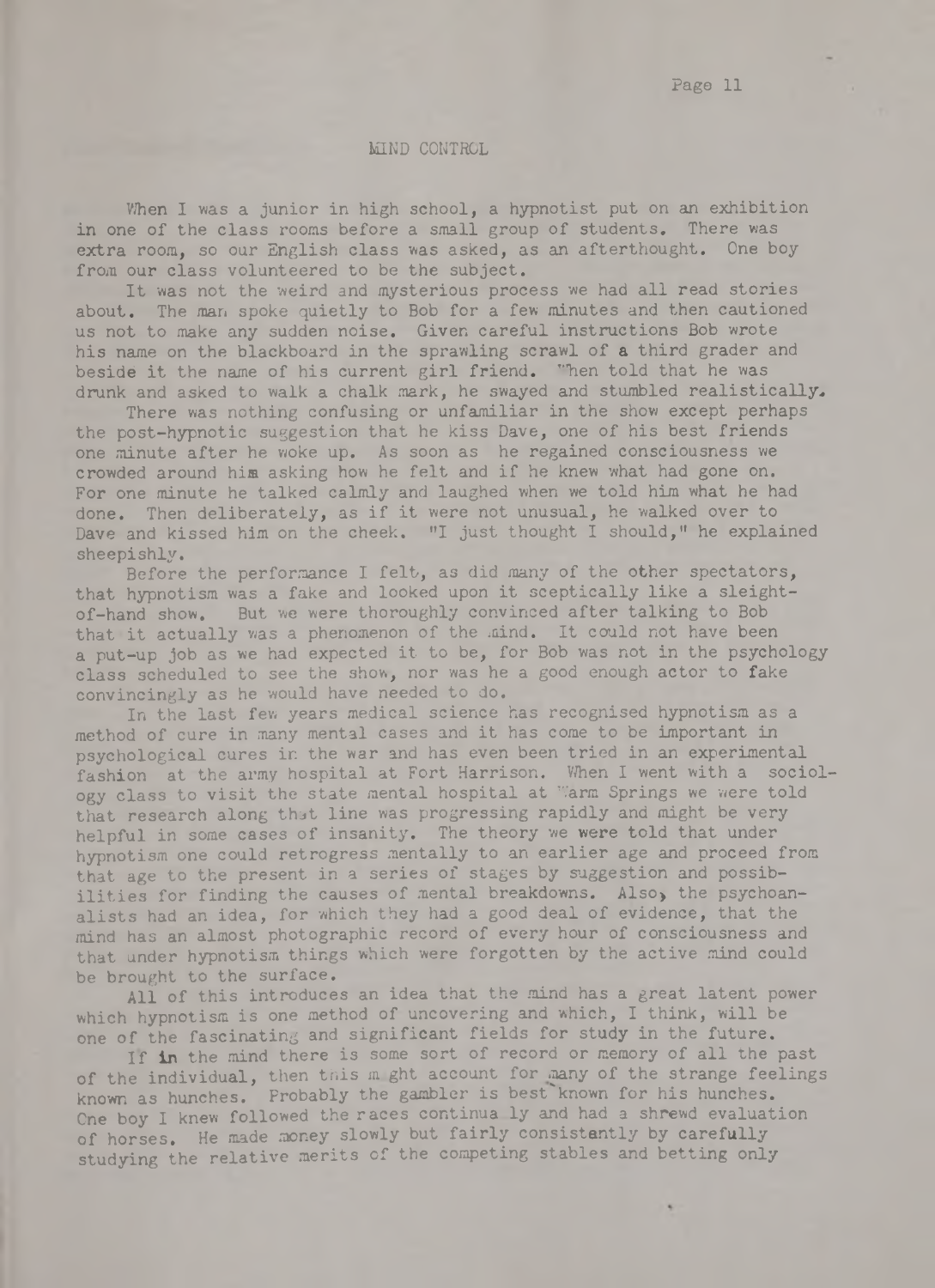# (Mind Control Continued)

when he was quite sure of winning. Yet occasionally he would get a hunch, a feeling so strong that he would throw aside good judgment and bet wildly and win. Otten when he tried to decide what had prompted him to do it, he would remember some point in the horses favor or some incident which had not impressed him at the time but which had made the difference in the final race. Hunches work for college students taking exams, too. They come in handy

particularly in "short answer" tests where dates and names have to be filled in. Continually I have found that the first answer to occur to me is right although I may have changed it after reasoning the problem out.

When I ran the school paper last year I often needed to find one of the reporters or some student and when I looked up his schedule found that he was not in class. Skipping was such a habit that a student did not hesitate to stav in the building if he wanted to when he should be in class. O.ten when I found that some one I needed to f nd was skipping I would usually get an urge to leave the *rublications* room and walk to some part of the building and there I found him. This happened so often and the timing was so exact that it does not seem to have been a coincidence. Perhaps I had seen him in that part of the school at that time before or had heard him say something that might lead me to believe that he would be there but  $1$  did not consciously

think with the time which is the set of purely coincidental, but such Undoubtedly many incidents like these are purely coincidental, but such occurrances are frequent enough to be very noticeable and to lead to a belief in hunches which is stronger than most superstitions and seems to have more

foundation.<br>It seems possible that the mind may have great undeveloped power along this line. It is obvious that some mental power called the "subconsciousmind" in psycholo ists lingo can have an effect on a sleeper. T..e common instance I waki just before the alarm clock rings is an example. Some people can "set" their minds to wake them at a certain time and be sure of

rousing when they wish.<br>recognised ability of the subconscious ind is the power of bringing up other subjects when the active mind is concentrated. For example, when I am trying to think of a subject f r a theme, often other things will come to mind without effort-verses of oetry which I had read years ago but never memorized or ideas for stories complete in every detail. I have read and heard of this happening to many people; in the Readers Digest some months an author wrote of how, when he was trying to think of steps in a humorous plot, complete plots for tragedies would suddenly present themselves. It may be that using the brain stimulates it to independent action.

tuch nonsense has been written about mental telepathy and it has been brought so often into horror stories and used by quack mediums for spiritualism that it is hard to take the subject seriously; yet sometimes there are examples which ca not be explained as anything but some more than normal in-

terchange of thought.<br>Five-wear-old Tommy who lived near us was very fond of *~rs.* Jamison, a queer old woman next door and spent much of his time at her house. Then she moved away he grieved and did not forget her. One morning several years later he told his mother that irs. Jamison had come to see him and told him that , ing him a little house in Florida. His mother did not take this she was giving him a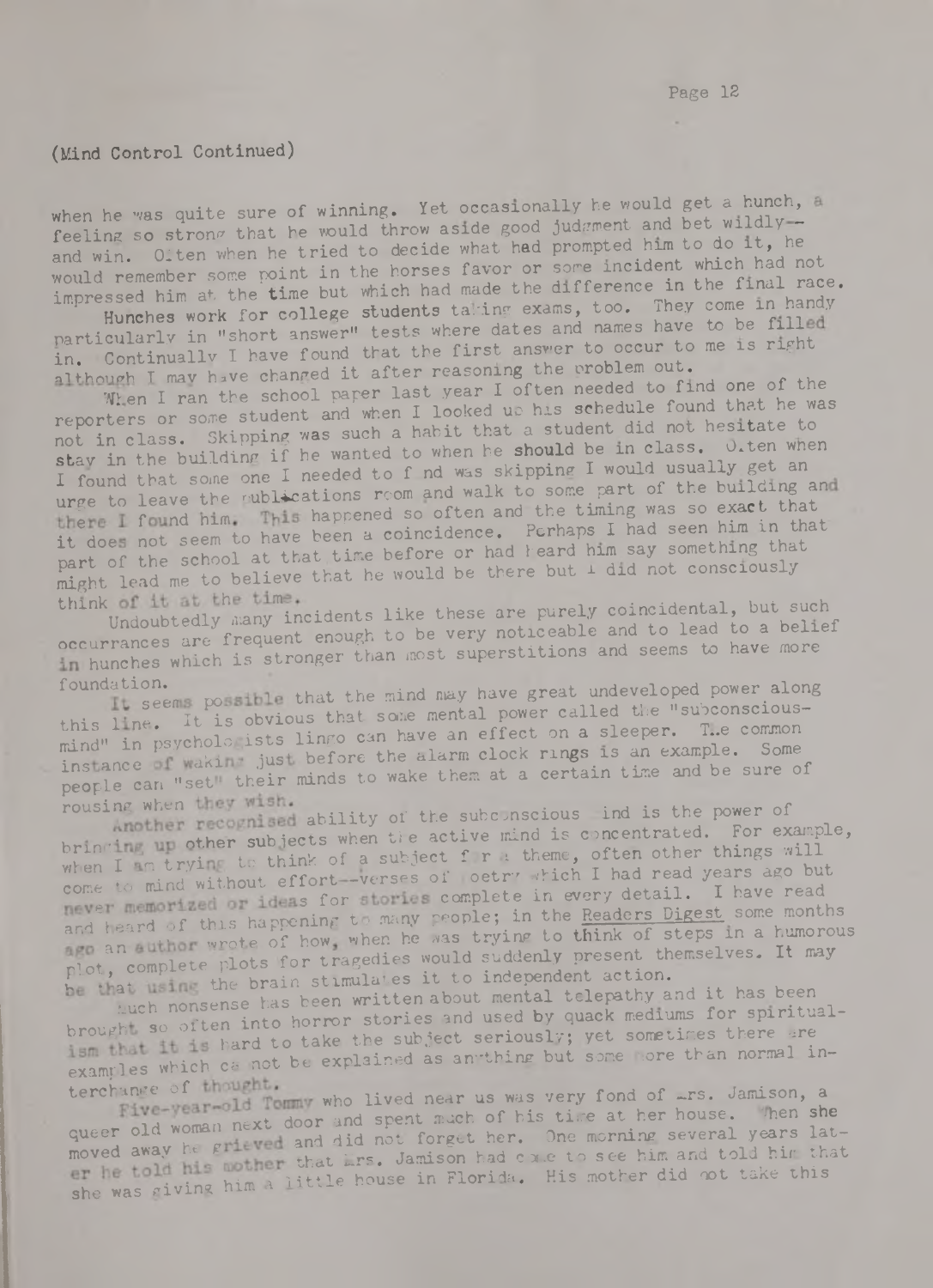## (Mind Control Continued)

seriously until some weeks later when they got news that Mrs. Jamison had died and left a will dated on the day when Tommy had his dream. He might have heard her mention the cottage when she had lived next door, his mother thought, but she had not owned it then. The timing in this case could have been coincidence but other cases seem to lead some credence to the idea of mental telepathy,

A minister who had done missionary work in central africa told me that the natives really had some system of mental communication from one village to another. It is a mystery to the white people he said but it is an undeniable fact that they can get news without mechanical aid sooner than the official stations learn it.

If this is true it seems that these natives have developed a part of the mind which we have not yet been able to control. How much of this is merely fabrication and how much of it is fact is hard to tell, for examples are hard to prove; yet there must be some basis for at least part of these s super-normal powers. Perhaps hynotism is one road leading to the further discoveries in the mind. The field of study of this type of thing will be increasingly important in the future.

--- Agnes Regan English 12b

# **RELIEF**

I leaned back comfortably in my seat, and moved a little closer to the window, so that the last few rays of the fading daylight might reach the pages of my book. A genuine feeling of contentment and eagerness suffused me. I was happy with the whole wide world. Yes, I was finally on my way home. Strains of the negro spiritual "Goinf Home*V* weaved crazily through my brain, and even the clicking wheels of the train seemed to be beating out that tune against the shiny tracks. Yes, I was harpy-happy not only because I was going home, but happy because I had left my prison of mountains behind me.

For weeks I had been harboring the desire to reach up and push the mountains out of my range of vision with a sweep of my hand— I was like an animal in a cage looking frantically for an exit. I felt "hermed in" and wanted desperately to climb to the tops of the mountains, to see what was going on in the world beyond. "Or is there still a world beyond?" I questioned myself.

And then, traveling through North Dakota, it seemed to me that a giant blindfold had been removed from my eyes. My vision was no longer imprisoned by the hulking Montana mountains and endless plains were mine to see. I looked across the vastness of this earth, and stifled the desire to cry, "I'm free I"

--- Miriam Weiner, English 25b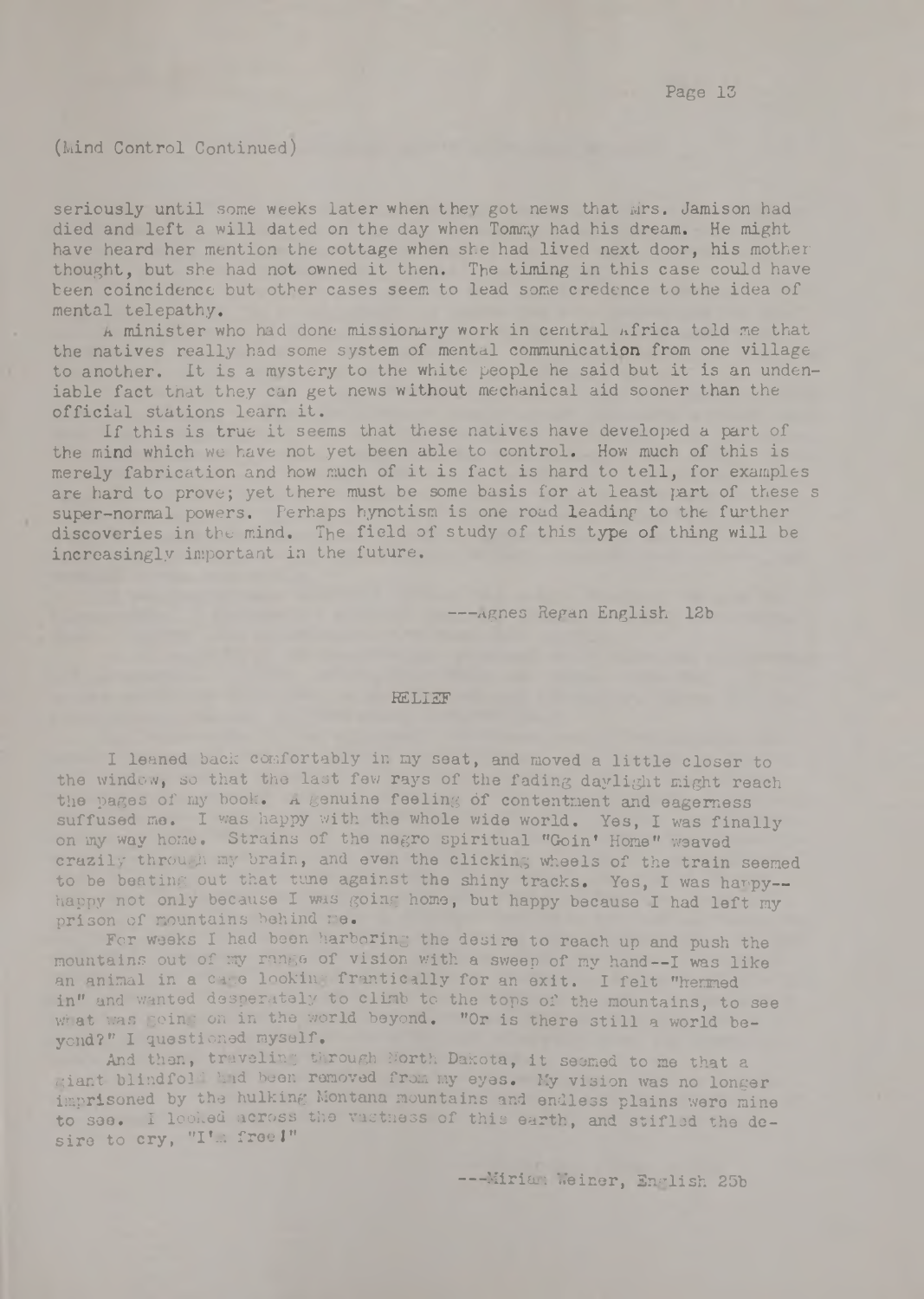## **WHAT SHAKSSPEaRE DIDN'T WRITE ABOUT ENGLAND**

Shakespear's England was merry England---merry England with its songs and dances, its revelry, and tingling, throbbing life, and general freedom from restraint. And Shakespear's England was also one of restless change, controversy, persecution, turmoil, and the plague.

I have been impressed in my reading with one fact in particular: that Shakespeare seems, in a way, almost to ignore the most momentious facts of his time, and his work is much less colored by the events and conditions surrounding him than by his own imagination. The sordid England of his home found found little expression in his work, gratifyingly enough.

I have said his was an age of change, and so it was--for England, first Catholic, changed to Protestant by the time of Queen Elizabeth's death, and when Shakespeare died, it was well on its way to Puritanism. The divisions of nobility, gentry, yeomen, burgesses, and common people were sharp. Favorite recreations were hunting, hawking, cock-fighting, bull-baiting, bowling, archery, and dancing. A colorful program, until the Puritans decided it **was** immoral. The highways, poor as they were, were filled with ballad singers, beggars, acrobats, and wandering players, London was still a medieval town, surrounded by a great defensive wall, guarded by the tower, and **orowned** by the cathedral.

It was during this time that rushes, too-seldom changed, covered the floors— even in Elizabeth's chamber; rank and odorous perfumes were introduced. London inns reverberated with songs and dancing.

At the same time, the changes were accompanied by religious controversy and persecution. Strife, debate, repression and turmoil held sway. It is an era generally recognized as one of peace and prosperity, except for the persecutions, plague, and occasional insurrections.

One cannot help but be impressed ith Shakespear's freedom from restraint in dealing with the classes and conditions, his buoyancy of spirit, and lively manner of interpretating his experiences. All of England was vibrating with rancous life and argument; yet he treated pagans, Catholics, and Protestants alike. He was untroubled by faith or ritual. His writing contains plenty of religious controversy, but remains singularly non-religious. He observed all classes carefully, for they're in his writings— the drunkards of the London Inns (Falstaff, for example); the yokels of Warwichshire (Dogberry); up to the finest gentlewomen of the land (Rosalind).

The reason for his untainted, unprejudiced style is found, I think, in one more of his countless triumphs— his triumph over incongruities, and his ability to translate his studies of the human mind into verse of immortal beauty. This ability came chiefly from one source— his decision to give his mind, not to any cause or party, but to a portrayal of man. It can easily be seen how his decision has increased and enriched our heritage from him, simply because he could sense the advantage of rising above the controversies about him, and was able to rise above them.

**Thus he** devoted his energies and magnificent talents, not to a cause **which** would be outworn and obscure in a few years, but to interpretation of man, a heritage which he left to all mankind, to last through the ages.

-- Flora Sagen English 25B